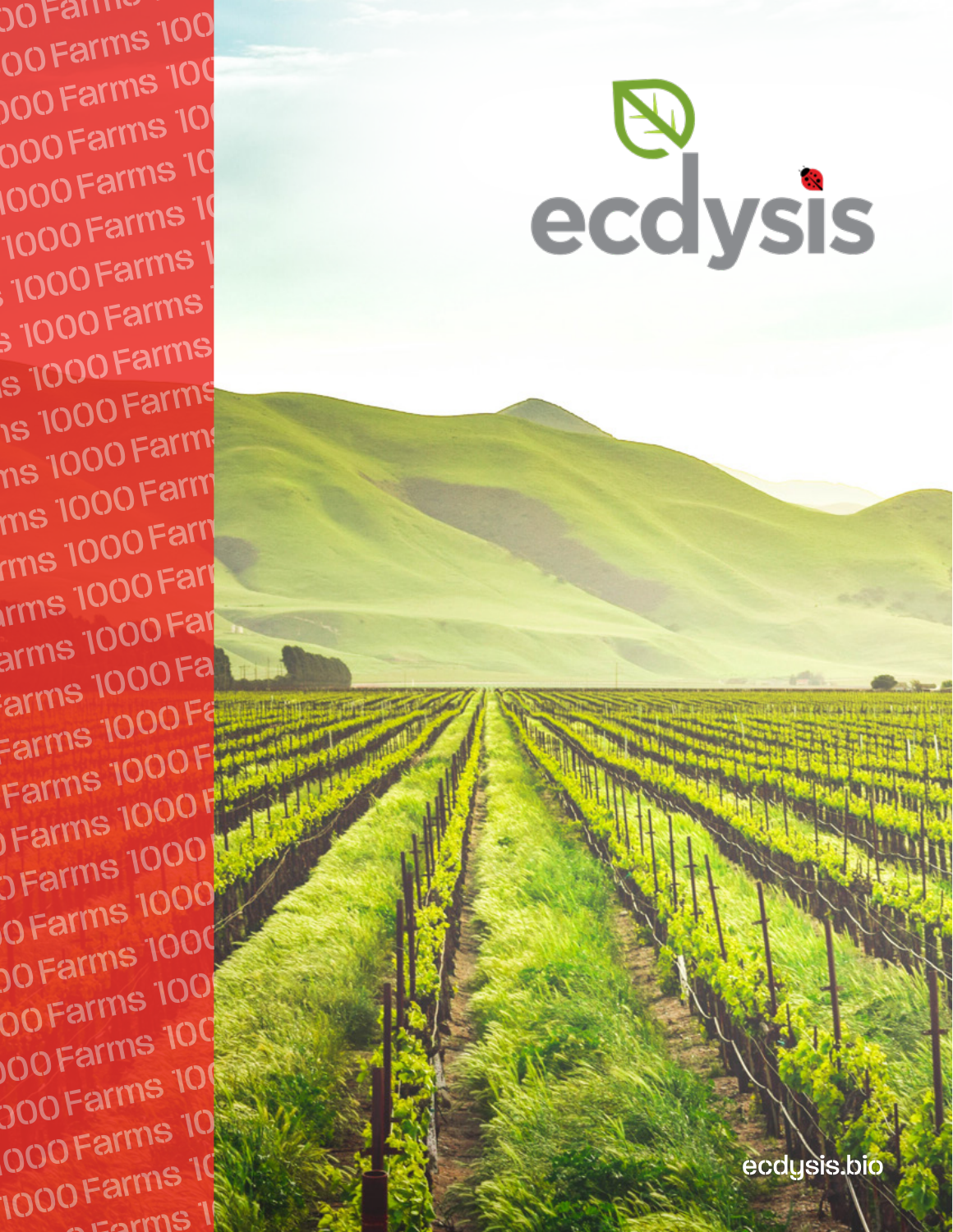

# 1000 Farms Initiative

Validating regenerative agricultural systems relative to conventional systems

#### The Issue

Modern industrial agriculture faces threats to production of nutritious and sufficient food for our nation and the world, made more acute in the face of a changing climate. There is currently a disconnect between human wellbeing and the resilience of both rural communities and the environment. How we have grown food since the outset of the industrialization of agriculture may not feed us in the future. Without changes in our food systems, the planet's topsoil will be seriously depleted in the next few decades, leading to food scarcity, nutrient decline, loss of key species, and threats to human survival. Bold change is needed to save ourselves and our planet, and that change is needed now.



## A Solution

Regenerative agriculture sits at the intersection of a healthy environment, productive agriculture, and social and economic health and resilience. The many moving parts at that nexus require appropriate science to understand the system-level interactions of farms, and to develop and deliver relevant, forward-thinking solutions to growers. Regenerative practices are implemented at the level of individual farms, but the solutions and their delivery need to reach growers and be implemented on a national level. That is why we are embarking on the '1,000 Farms Initiative'.

# What We Will Do

The '1,000 Farms Initiative' will demonstrate the power of regenerative agriculture on a network of farms, where we will assess the status of key agronomic, ecological, and eco-



nomic factors. There are two overarching scientific goals:

1) Validate key regenerative agricultural systems around the U.S. relative to conventional systems

2) Develop data-driven roadmaps for transitioning key food systems from conventional to regenerative systems.

To achieve this, we will generate–by 2023–full site inventories annually on at least 1,000 farms that are in various stages of regenerative adoption. The information gathered from this initiative at this scale is unprecedented, and it is desperately needed to accelerate adopting regenerative agriculture at the level of individual farms and national policy. We will analyze the key factors to show producers the health of their land, how their land compares with others, and how to incorporate regenerative methods into their agricultural production. To save our planet, we must change our food system, and our initiative will produce the continent-scale data necessary to change national policies.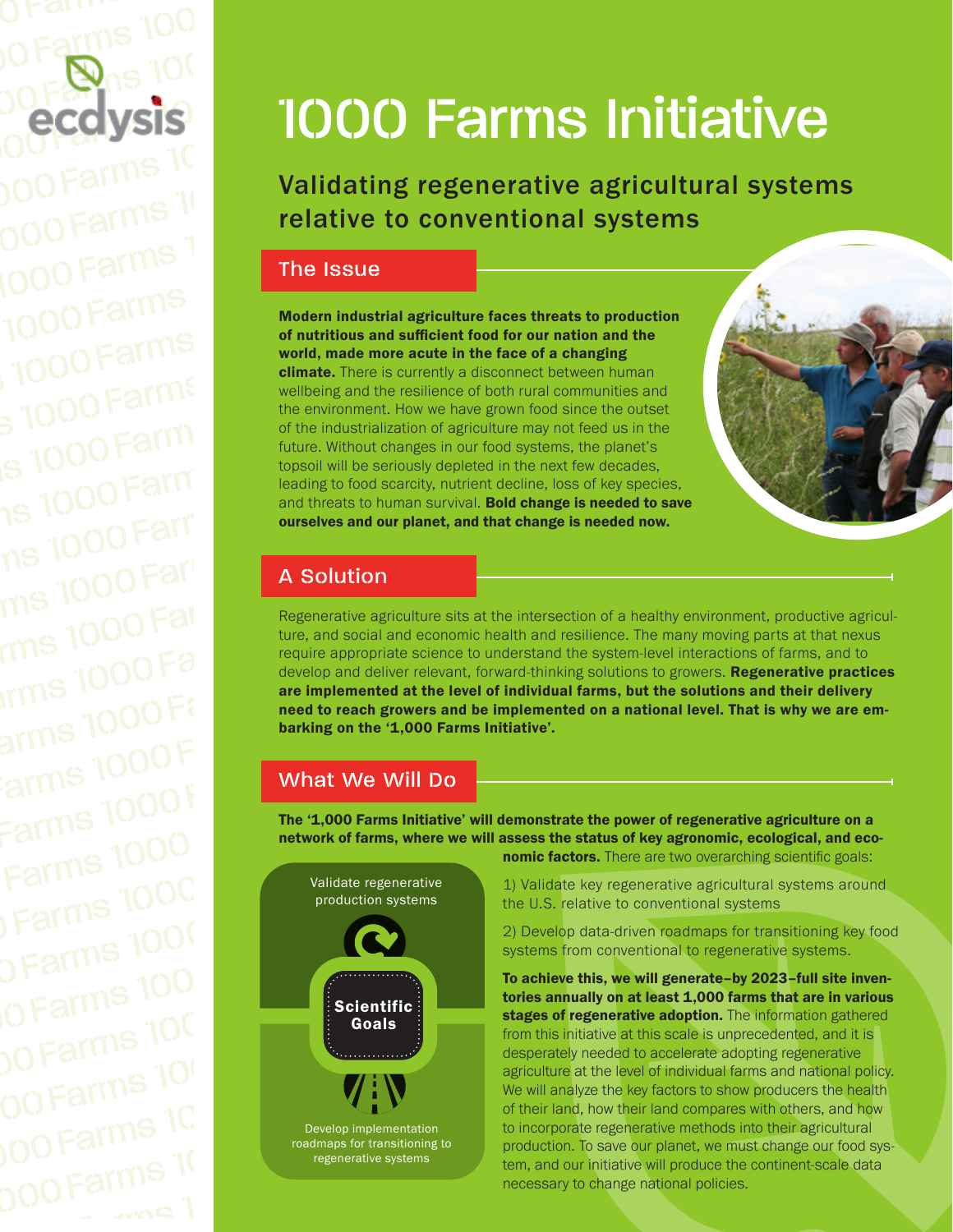00 Farms 100<br>00 **Fa**rms 100<br>00 **Far**ms 100 00 Farms 100<br>100 **Sims 100**<br>0 GCOVSIS 0 1000 **Farms 1000 Farms 1000 Farms 100 1000 Farms 1000 Farms** Edysis Founda<br>
1000 Farms 10<br>
1000 Farms 10<br>
1000 Farms 10<br>
1000 Farm 10<br>
1000 Farm 10<br>
1000 Farm 10<br>
1000 Farm 10<br>
1000 Farm 10<br>
1000 Farm 10<br>
1000 Farm 10<br>
1000 Farm 10<br>
1000 Farm 10<br>
1000 Farm 10<br>
1000 Farm 10<br>
1000 Far 1000 Farms 1<br>
1000 Farms 1<br>
1000 Farms 1<br>
1000 Farms 1<br>
1000 Farms 1<br>
1000 Farms 1<br>
1000 Farms 1<br>
1000 Farms 1<br>
1000 Farms 1<br>
1000 Farms 1<br>
1000 Farms 1<br>
1000 Farms 1<br>
1000 Farms 1<br>
1000 Farms 1<br>
1000 Farms 1<br>
1000 Farms 1 TOOO Farms Tool and the Second Second Control and the Second Second Control and the Second Control and the Second Control and Control and Control and Control and Control and Control and Control and Control and Control and  $\frac{1000 \text{ Farms}}{1000 \text{ Farms}}$  $1000$  Farms by 2023: conduction and the set of the set of the set of the set of the set of the set of the set of the set of the set of the set of the set of the set of the set of the set of the set of the set of the set  $\begin{array}{r} \mathbf{13} \ \mathbf{14} \ \mathbf{15} \ \mathbf{16} \ \mathbf{17} \ \mathbf{18} \ \mathbf{19} \ \mathbf{19} \ \mathbf{10} \ \mathbf{11} \ \mathbf{12} \ \mathbf{13} \ \mathbf{14} \ \mathbf{15} \ \mathbf{16} \ \mathbf{17} \ \mathbf{18} \ \mathbf{19} \ \mathbf{10} \ \mathbf{11} \ \mathbf{12} \ \mathbf{13} \ \mathbf{14} \ \mathbf{15} \ \mathbf{16} \ \mathbf{17} \ \mathbf{1$ TIME<br>
1000 Farms 1000 Farms conduct the Most Ambit<br>
1000 Farms decade. In 2021, we will prove<br>
1000 Farms calculum Moutillum  $\n **1000 Fall**\n\n **1000 Fall**\n\n **1000 Fall**\n\n **1000 Fall**\n\n **1000 Fall**\n\n **1000 Fall**\n\n **1000 Fall**\n\n **1000 Fall**\n\n **1000 Fall**\n\n **1000 Fall**\n\n **1000 Fall**\n$ arm selection - We will use for the priority of dominant livestock stress of the priority of dominant livestock stress of the priority of dominant livestock stress of the priority of dominant livestock stress of the priori  $\frac{1000 \text{ Fe}}{1000 \text{ Fe}}$ <br>  $\frac{1000 \text{ Fe}}{1000 \text{ Fe}}$ <br>  $\frac{1000 \text{ Fe}}{1000 \text{ Be}}$ <br>  $\frac{1000 \text{ Fe}}{1000 \text{ Be}}$ <br>  $\frac{1000 \text{ Fe}}{1000 \text{ Be}}$ <br>  $\frac{1000 \text{ Fe}}{1000 \text{ Be}}$ <br>  $\frac{1000 \text{ Fe}}{1000 \text{ Be}}$ <br>  $\frac{1000 \text{ Fe}}{1000 \text{ Be}}$ <br>  $\frac{1000 \text{ Fe}}$ arms 1000 Farms 1000 Farms 1000 Farms 1000 Farms 1000 Farms 1000 Farms 1000 Farms 1000 Farms 1000 Farms 1000 F<br>
Farms 1000 Farms 1000 Farms 1000 Farms 1000 Farms 1000 Farms 1000 Farms 1000 Farms 1000 Farms 1000 Farms 1000<br> Farms 1000 Farms in the continuum from converse Part 115<br>Farms 1000 Farms 1000 Farms 1000 Farms 1000 Farms and compani<br>Farms 1000 Farms and companies of the types of partner<br>few examples of the types of partner<br>Farms 1000 Farms 1000 and ranchers across the US and whose<br>
1000 **Farms** 1000 **General Mills Ducks Unlimited N**<br>
Measurements - Science conducte<br>
Neasurements - Science conducte<br>
Neasurements - Science conducte<br>
OUS **Measurements - S** Text: 1000 General Mills Ducks<br>
1000 Measurements - Science<br>
1000 automating approach<br>
2000 DEATMS<br>
1000 and scale the science Measurements - Science conducted<br>
1000 Farms 1000 Farms 100<br>
1000 Farms 100<br>
Soil chemical and<br>
Notes the science on ecosystem respectively. rms 1000 Farms 1000 Farms 1000

#### How We Will Do It

Ecdysis Foundation is uniquely able to successfully complete this initiative. Over the past 5 years, Ecdysis Foundation has been developing new technologies, procedures, and partnerships that are strategized to generate, analyze, interpret, and share an overwhelming amount of farm- and landscape-level data. We will collect and analyze data on soil, water, plant and animal communities, yields, nutrient density, and profitability to show the regenerative outcomes on individual farms. A detailed and multifaceted communications strategy has been developed for disseminating farm-level results to agricultural communities to inspire change. A systems-level monitoring program will establish the local, regional, and national impacts of this initiative on soil health, biodiversity, and farm prosperity.

#### **Objectives**

- **By 2023:** conduct full ecosystem and economic inventories on 1,000 farms annually
- By 2025: use partnerships, demonstrations and education curricula to extend the reach of our scientific research to 600,000 producer contacts
- **By 2031:** monitor and document changes on the landscape and in rural communities

## A Deeper Dive

Conduct the Most Ambitious, Focused Inventory of Agroecosystems To-Date - Our over-arching goal is to use science, education, and monitoring to change agriculture in the next decade. In 2021, we will produce full inventories on more than 200 farms, and what we learn will help us to scale up and achieve our broader 2023 goal.

**Farm Selection** - We will use farms in various ecoregions to represent much of the diversity of growing conditions and cultures around the country. The food systems we select will include a variety of dominant livestock systems and approximately two dozen different crop species. We intend to inventory at least 30 farms of each food system, and will ensure that we represent small-holder, and minority-, indigenous-, and women-owned farms. Farms in each food system will span the continuum from conventional farms not wishing to change (control set), farms that have begun adopting regenerative practices, and established, successful regenerative operations.

Partnerships To Achieve Scale - To achieve our goal of 1,000 farms by 2023, Ecdysis is partnering with organizations and companies who have established trust and collaboration with farmers and ranchers across the US and whose networks we can leverage to expand our outreach. Just a few examples of the types of partnerships we have built include:

#### General Mills Ducks Unlimited Mad Agriculture (The Perennial Fund) UC Davis USGS

Measurements - Science conducted on this scale requires harmonizing, standardizing and automating approaches to collect, process, characterize, and curate samples and data. Our research will balance tried-and-true approaches with new techniques that advance and scale the science on ecosystem monitoring. Measurements will quantify: